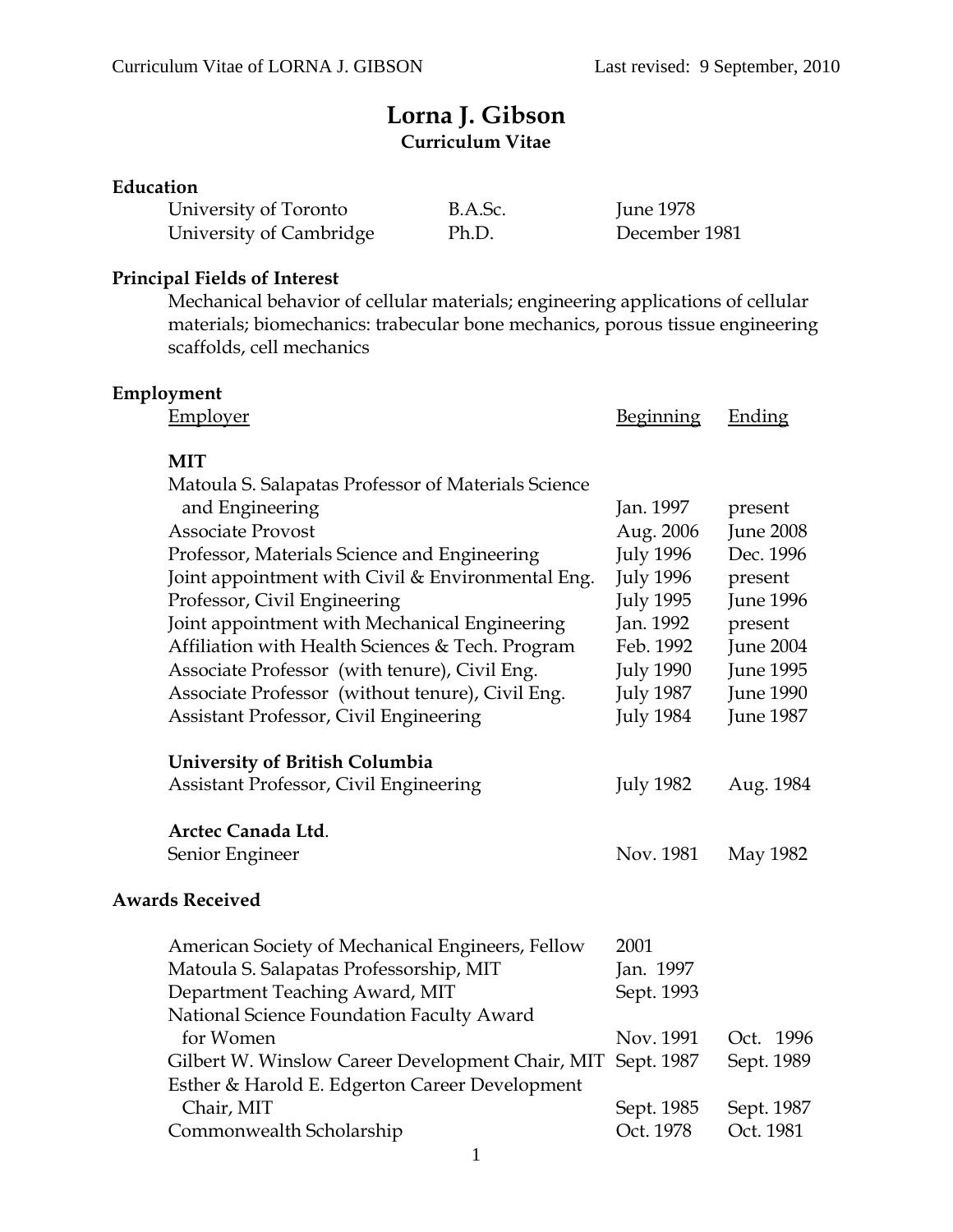#### **Current Organization Membership**

 American Society of Mechanical Engineers, Fellow Materials Research Society

#### **Professional Registration**

Registered as Professional Engineer, Province of British Columbia (No. 14089) 1983-84.

### **Teaching**

*Undergraduate*

Mechanics of Materials, Mechanical Behavior of Materials Lab, Organic and Biomaterials Chemistry Lab, Civil Engineering Materials, Structural Engineering Lab, Structural Analysis, Fluid Mechanics, Service Learning Freshman Advising Seminars (Biomimicking; The Engineering of Trees; The Engineering of Birds)

#### *Graduate*

Mechanical Properties of Materials, Cellular Solids, Mechanical Behaviour of Construction Materials, Innovative Structural Technologies

#### **MIT Service (Major contributions)**

| Institute                                                         |           |
|-------------------------------------------------------------------|-----------|
| <b>Associate Provost</b>                                          | 2006-2008 |
| Chair, Committee to Review Space Planning                         |           |
| Chair, Neuroscience Council                                       |           |
| Member, Academic Council                                          |           |
| Member, Deans Group                                               |           |
| Member, Appointments and Promotions Sub-committee                 |           |
| Member, Building Committee                                        |           |
| Chair of the Faculty                                              | 2005-2006 |
| Chair-Elect, MIT Faculty                                          | 2004-2005 |
| MIT Presidential Search Committee - Faculty Advisory Committee    | 2004      |
| Council on Faculty Diversity                                      | 2000-2007 |
| <b>School of Engineering</b>                                      |           |
| Chair, Committee on Women Faculty in the School of Engineering    | 1999-2001 |
| <b>Biological Engineering Review Committee</b>                    | 2003      |
|                                                                   |           |
| Departmental                                                      |           |
| Search Committee for Head of Dept of Materials Sci & Eng          | 2005      |
| Search Committee for Head of Dept of Materials Sci & Eng (chair)  | 1999      |
| Search Committee for Head of Dept of Civil and Environmental Eng. | 2001      |
| Department Council, Materials Science and Engineering             | 1999-2004 |
| Department Council, Civil and Environmental Engineering           | 1993-1996 |
|                                                                   |           |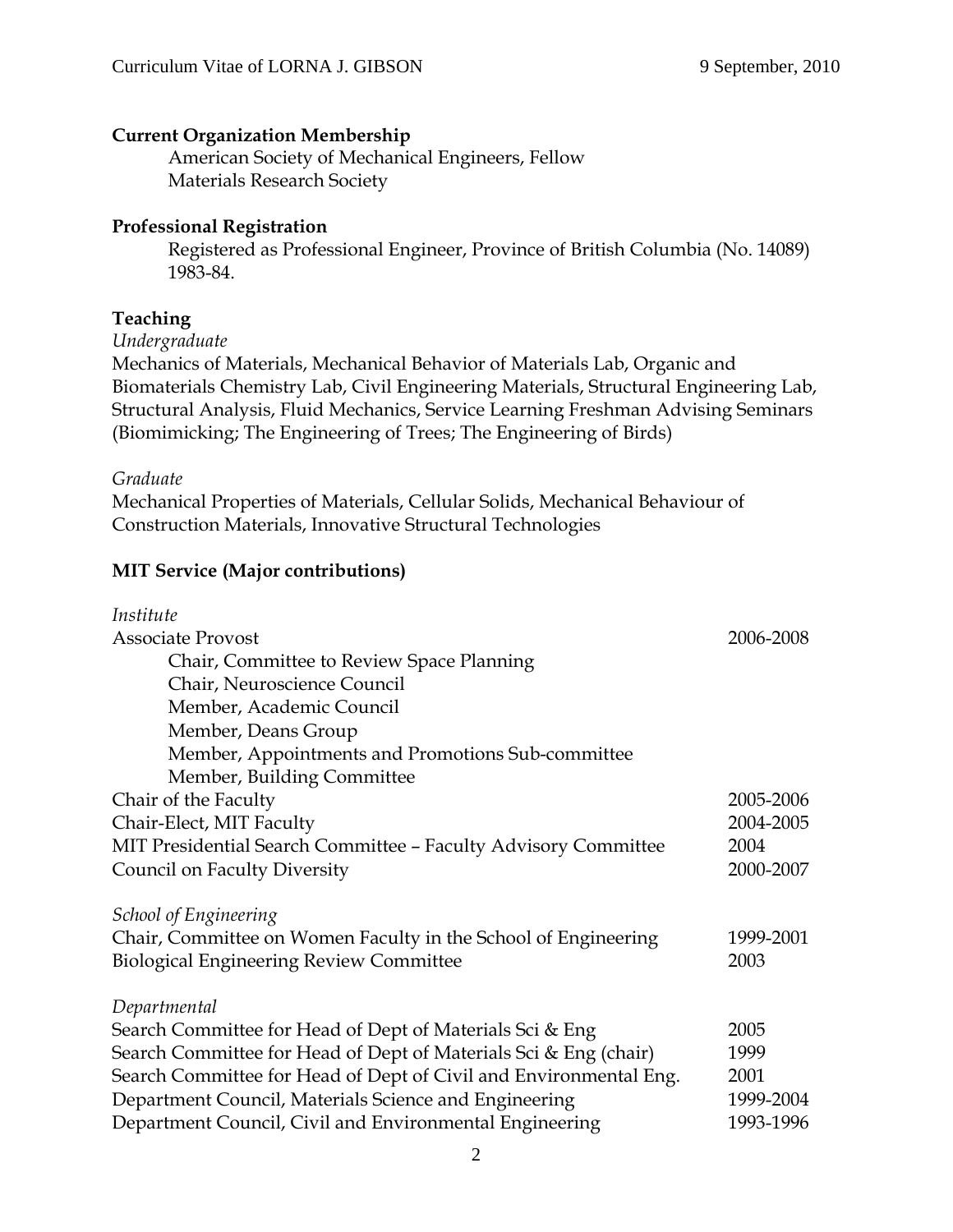| Undergraduate Officer, Materials Science and Engineering          | 2004      |
|-------------------------------------------------------------------|-----------|
| Undergraduate Officer, Civil and Environmental Engineering        | 1993-1996 |
| Faculty Search Committees (Civil and Environmental Engineering,   |           |
| Architecture, Materials Science and Engineering)                  |           |
| International student exchange programs (Cambridge-MIT, Churchill |           |
| Scholarship advisor, DMSE-Oxford exchange)                        | 1997-2002 |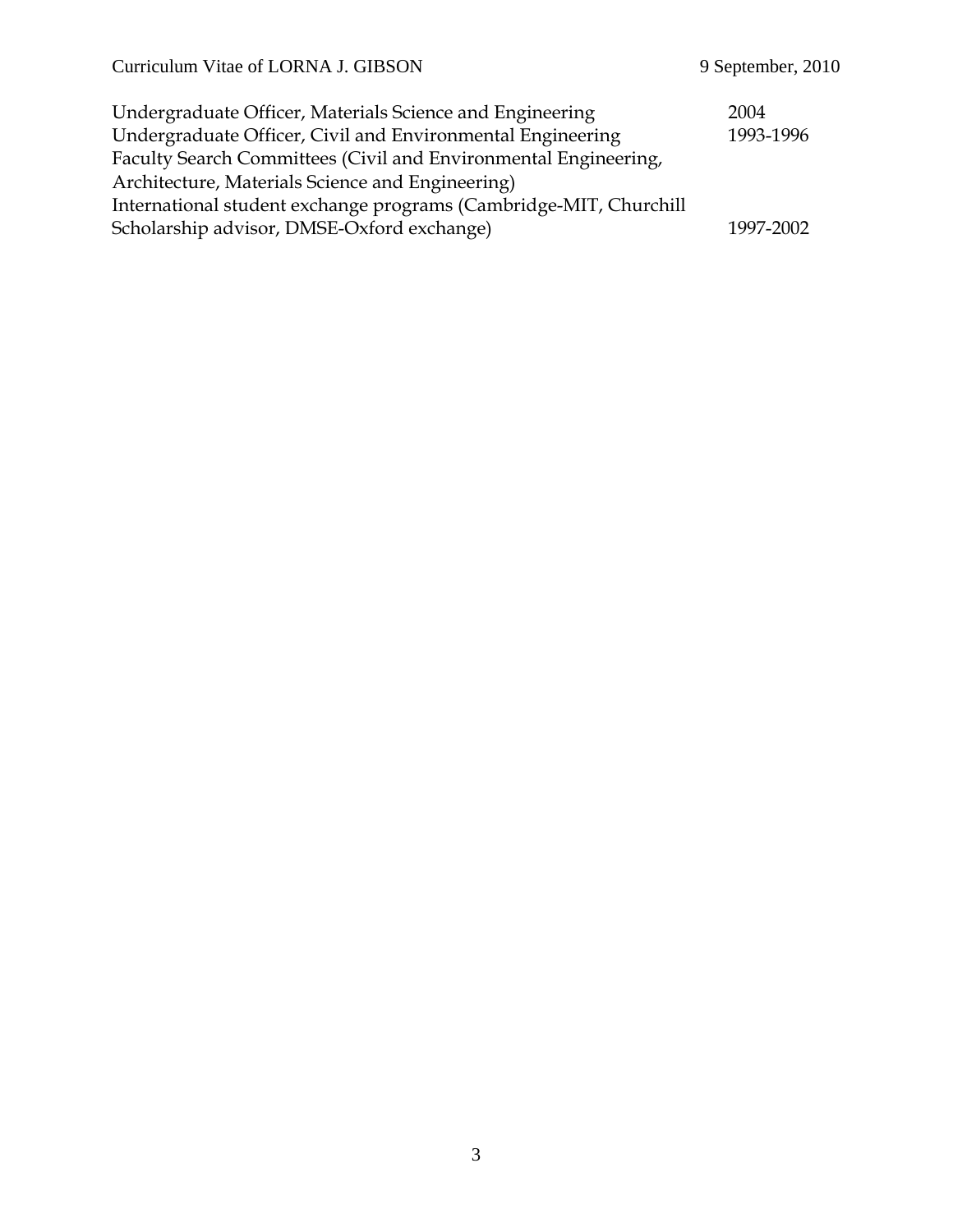## **Patents and Patent Applications**

Wallach JC and Gibson LJ "Truss core sandwich panels and methods for making same" US Patent 6,644,535 November 11, 2003.

Lynn AK, Harley BA, Gibson LJ, Yannas IV and Bonfield W "Biomaterial" U.K. Patent Application GB05/04673.5 Patent application submitted March 7, 2005.

## **Technology Transfer**

Co-founder, Orthomimetics, Cambridge UK – develops scaffolds for regeneration of orthopaedic tissues. Initial product is an osteochondral scaffold that has CE Mark approval for clinical trials in Europe.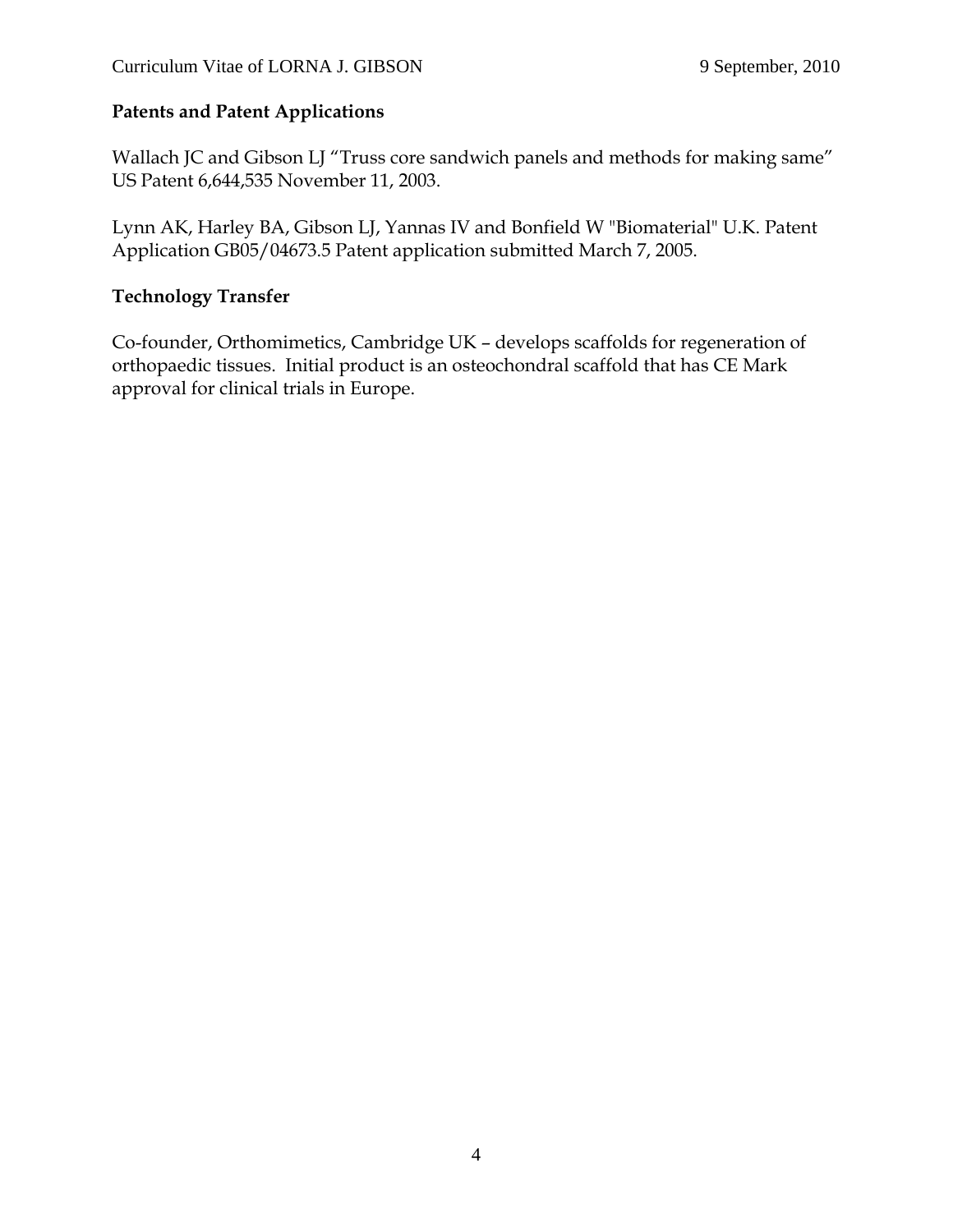## **PUBLICATIONS**

## **Books**

Gibson, L.J. and Ashby, M.F., (1988) Cellular Solids: Structure and Properties, Pergamon Press, Oxford.

Sieradzki, K., Green, D., & Gibson, L., editors. (1991) Mechanical Properties of Porous and Cellular Materials. Materials Research Society Symposium Proceedings Volume 207.

Gibson, L.J. and Ashby, M.F. (1997) Cellular Solids: Structure and Properties, Second Edition, Cambridge University Press, Cambridge, U.K.

Ashby, M.F., Evans, A.G., Fleck, N.A., Gibson, L.J., Hutchinson, J.W., and Wadley, H.N.G. (2000) Metal Foams: A Design Guide, Butterworth Heinemann.

Gibson L.J., Ashby M.F. and Harley B.A. Cellular Materials in Nature and Medicine. Cambridge University Press, in press.

## **Book Chapters**

Gibson, L. J., "Chapter 3.31: Properties and Applications of Metal Foams", in Comprehensive Composite Materials; Volume 3: Metal Matrix Composites, Anthony Kelly and Carl Zweben, eds., Pergamon Press, Oxford, U. K., 821-842.

Tekoglu C, Gibson LJ and Onck PR Size effects in metal foams. Chapter contributed to Tessellations in the Sciences: Virtues, Techniques and Applications of Geometric Tilings Editors Rien van de Weijgaert, Jelle Ritzerveld and Vincent Icke. To be published by Kluwer/Springer, in press.

## **Papers in Refereed Journals**

1. Gibson, L.J., Easterling, K.E. and Ashby, M.F. (1981) "The Structure and Mechanics of Cork." Proceedings Royal Society London, A377, 99-117.

2. Gibson, L.J., Ashby, M.F., Schajer, G.S., and Robertson, C.I. (1982), "The Mechanics of Two Dimensional Cellular Materials." Proceedings Royal Society London, A382, 25-42.

3. Gibson, L.J., and Ashby, M.F. (1982) The Mechanics of Three Dimensional Cellular Materials." Proceedings Royal Society London. A382, 43-59.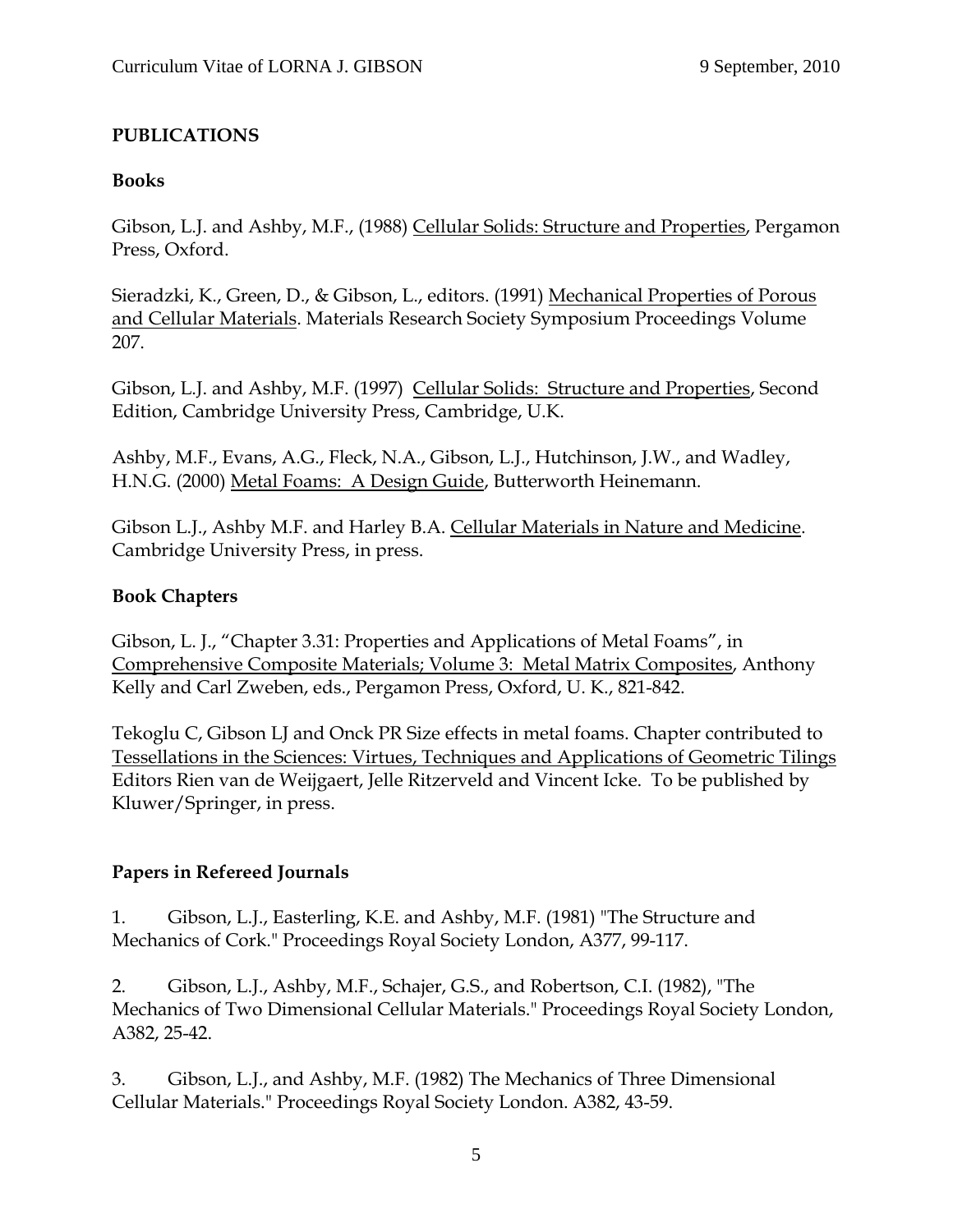4. Easterling, K.E., Harrysson, R., Gibson, L.J., and Ashby, M.F. (1982) "On the Mechanics of Balsa and Other Woods." Proceedings Royal Society London A383, 31-41.

5. Maiti, S.K., Ashby, M.F., and Gibson, L.J. (1984) "Fracture Toughness of Brittle Cellular Solids." Scripta Metallurgica, 18, 213-17.

6. Gibson, L.J. (1984), "Optimization of Stiffness in Sandwich Beams with Rigid Foam Cores." Materials Science and Engineering, 67, 125-135.

7. Maiti, S.K., Gibson, L.J. and Ashby, M.F. (1984), "Deformation and Energy Absorption Diagrams for Cellular Solids." Acta Metallurgica 32, 1963-1975.

8. Gibson, L.J. (1985), "The Mechanical Behaviour of Cancellous Bone."J. of Biomechanics, 18, 317-328.

9. Demsetz, L.A. and Gibson, L.J. (1987), "Minimum Weight Design for Stiffness in Sandwich Plates with Rigid Foam Cores." *Materials Science & Engineering* 85, 33-42.

10. Triantafillou, T.C. and Gibson, L.J., (1987) "Failure Mode Maps for Foam-Core Sandwich Beams." *Materials Science and Engineering*, 95, 37-53.

11. Triantafillou, T.C. and Gibson, L.J. (1987), "Minimum Weight Design of Foam-Core Sandwich Panels for a Given Strength" *Materials Science and Engineering*, 95, 55-66.

12. Gibson, L.J., Ashby, M.F. and Easterling, K.E. (1988), "The Structure and Mechanics of the Iris Leaf." J. Materials Science, 23, 3041-3048.

13. Huber, A.T. and Gibson, L.J.(1988), "Anisotropy of Foams" *J. Materials Science*, 23, 3031-3040.

14. Triantafillou, T.C. and Gibson, L.J. (1989) "Debonding in Foam Core Sandwich Panels" *Materials and Structures*, 22, 64-69.

15. Bhat, T.B., Wang, T.G. and Gibson, L.J. (1989) "Microsandwich Honeycomb" Society for the Advancement of Material and Process Engineering 25, 43-46.

16. Gibson, L.J. (1989) "Modelling the Mechanical Behaviour of Cellular Materials" (invited review) *Materials Science and Engineering,* A110, 1-36.

17. Gibson, L.J., Ashby, M.F., Zhang, J. and Triantafillou, T.C.(1989) "Failure Surfaces for Cellular Materials: II Comparison of Models with Experiment" *International Journal of Mechanical Sciences*, 31, 665-678.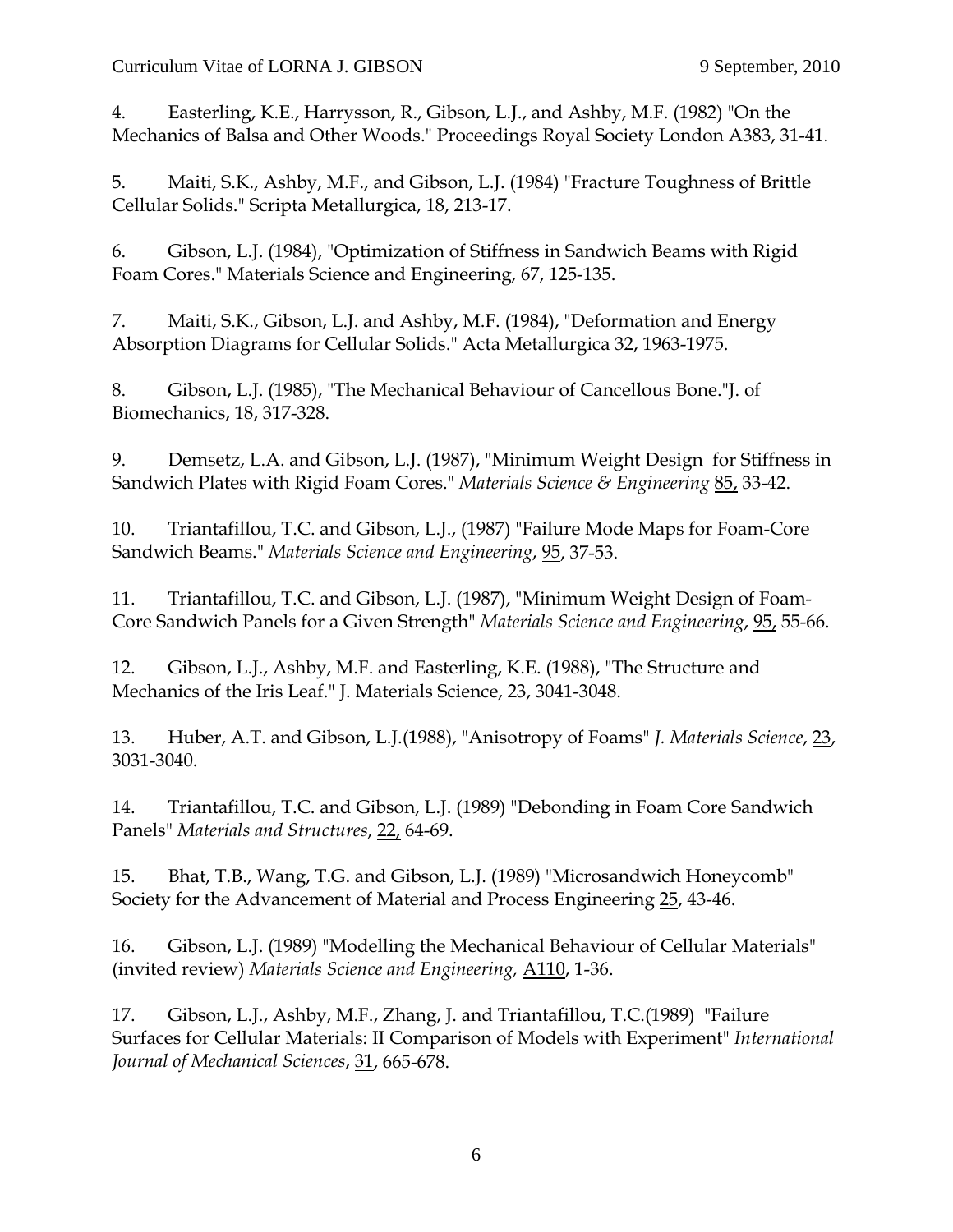18. Triantafillou, T.C., Zhang, J., Shercliff, T.L., Gibson, L.J. and Ashby, M.F. (1989) "Failure Surfaces for Cellular Materials under Multiaxial Loads: I Modelling" *International Journal of Mechanical Sciences*, 31, 635-663.

19. Triantafillou, T.C. and Gibson, L.J. (1990) "Multiaxial Failure Criteria for Brittle Foams" *International Journal of Mechanical Sciences*, 32, 479-496.

20. Huang, J.S. and Gibson, L.J. (1990) "Creep of Sandwich Beams with Polymer Foam Cores" *Journal of Materials in Civil Engineering*, 2, 171-182.

21. Triantafillou, T.C. and Gibson, L.J. (1990) "Constitutive Modelling of Elastic-Plastic Open-Cell Foams" *Engineering Mechanics*, 116, 2772-2778.

22. Huang, J.S. and Gibson, L.J. (1991) "Creep of Polymer Foams" *Journal of Materials Science,* 26, 637-647.

23. Huang, J.S. and Gibson, L.J. (1991) "Fracture Toughness of Brittle Honeycombs" *Acta Metallurgica et Materialia* 39, 1617-1626.

24. Huang, J.S. and Gibson L.J. (1991) "Fracture Toughness of Brittle Foams" *Acta Metallurgica et Materialia* 39, 1627-1636.

25. Tonyan, T. D. and Gibson, L. J. (1992). "Structure and Mechanics of Cement Foams." *Journal of Materials Science*, 27, 6371-6378.

26. Tonyan, T. D. and Gibson, L. J. (1992). "Strengthening of Cement Foams." *J. of Mats. Science*. 28, 6379-6386.

27. Huang, J. S. and Gibson, L. J. (1992). "Elastic Moduli of a Composite of Hollow Spheres in a Matrix." *Journal of the Mechanics and Physics of Solids*, 41, 55-75.

28. Keaveny, T.M., Borchers, R.E., Gibson, L.J. and Hayes, W.C. (1993) "Technical Note: Theoretical Analysis of the Experimental Artifact in Compression Testing of Trabecular Bone", *J. Biomech.*, 26, 599-607

29. Huang, J.S. and Gibson, L.J. (1993) "Optimum Cell Size and Density of Brittle Foams. *J. Mat. Sci. Lett.* 12, 602-604.

30. Michel, M. C., Guo, X. E., Gibson, L. J. McMahon, T. A. and Hayes, W. C. (1993) "Compressive Fatigue Behavior of Bovine Trabecular Bone," *J. Biomech*., 26, 453-463.

31. Loree, H.M., Grodzinsky, A.J., Park, S.Y., Gibson, L.J., and Lee, R.T. (1993) "Static Circumferential Tangential Modulus of Human Atherosclerotic Tissue", *J. Biomech.*, 27, 195-204.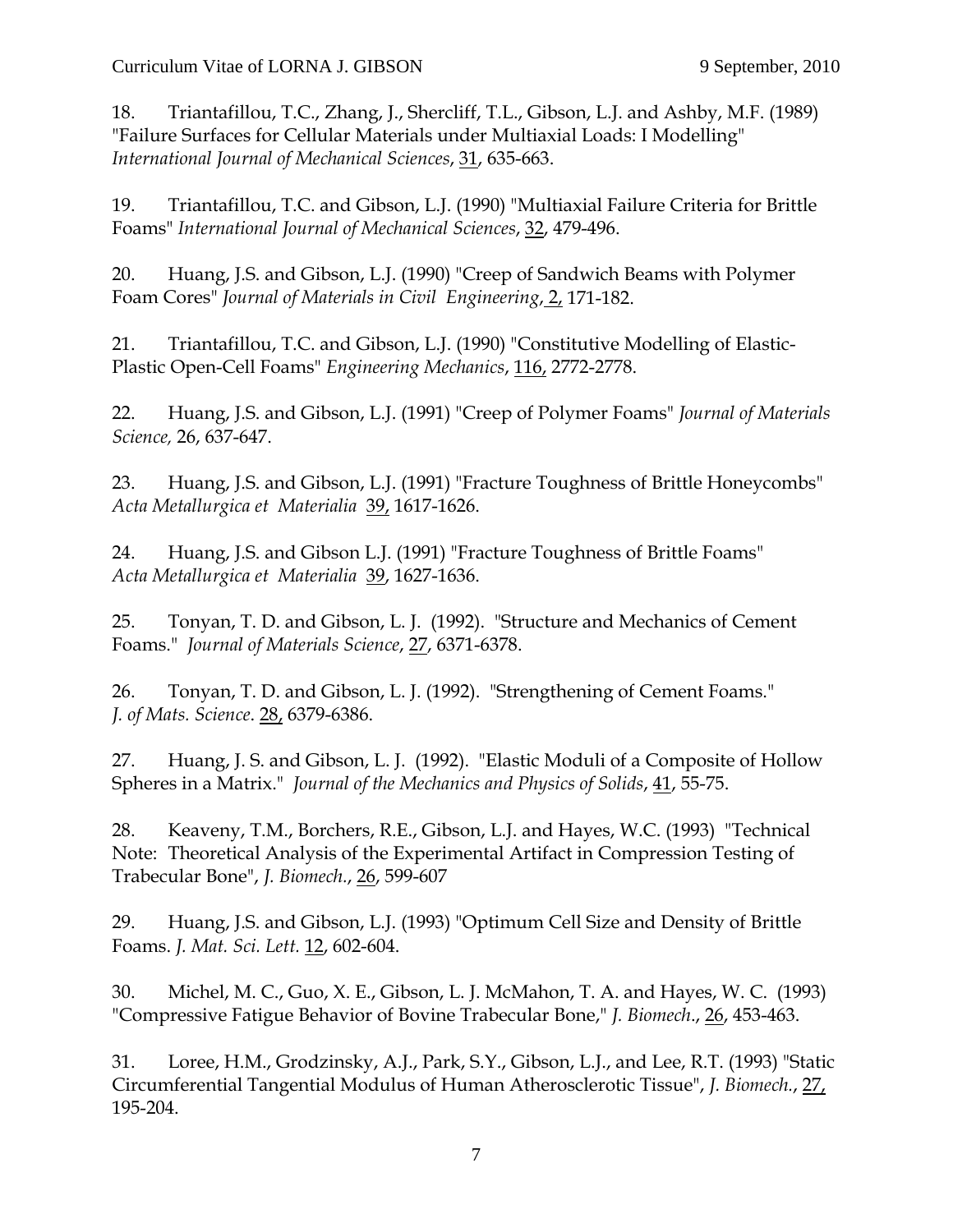32. Huang, J.S. and Gibson, L.J. (1993) "Materials and Cross-Sectional Shapes for Bending Stiffness", *Materials Science and Engineering*, A163, 51-59.

33. Keaveny, T.M., Borchers, R.E., Gibson, L.J. and Hayes, W.C. (1993) "Trabecular Bone Modulus and Strength Can Depend on Specimen Geometry. *J. Biomech.*, 26, 991- 1000.

34. Bowman, S.M., Keaveny, T.M., Hayes, W.C., Gibson, L.J. and McMahon, T.A. (1994) "Compressive Creep of Bovine Trabecular Bone", *J. Biomech.*, 27, 301-310.

35. Guo, X. E., McMahon, T.A., Keaveny, T.M., Hayes, W.C., and Gibson, L.J. (1994) "Finite Element Modelling of Damage Accumulation in Trabecular Bone under Cyclic Loading." *J. Biomech.*, 27, 145-155.

36. Loree, H.M., Tobias, B.J., Gibson, L.J., Kamm, R.D., Small, D.M. and Lee, R.T. (1994) "Mechanical Properties of Model Atherosclerotic Lesion Lipid Pools", *Arteriosclerosis and Thrombosis*, 14, 230-34.

37. Karam, G.N. and Gibson, L.J. (1994) "Evaluation of Commercial Wood-cement Composites for Sandwich Panels Facing", ASCE, *J. of Materials in Civil Engineering*, 6, 100-116.

38. Karam, G.N. and Gibson, L.J. (1994) "Biomimicking of Animal Quills and Plant Stems: Natural Cylindrical Shells with Foam Cores" *Materials Science and Engineering C: Biomimetic Materials, Sensors and Systems*, C2, 113 - 132

39. Wegner, L.W. and Gibson, L.J. (1995) "Microstructural Design of Cellular Materials: Microsandwich Foams" *Acta Metallurgica et Materialia*, 43, 1651-67.

40. Karam, G.N. and Gibson, L.J. (1995) "Elastic Buckling of Cylindrical Shells with Elastic Cores I: Analysis" *Int. J. Solids and Structures*, 32, 1259-83.

41. Karam, G.N. and Gibson, L.J. (1995) "Elastic Buckling of Cylindrical Shells with Elastic Cores II: Experiments" *Int. J. Solids and Structures,* 32, 1285-1306.

42. Huang, J.S. and Gibson, L.J. (1995) "Microstructural Design of Cellular Materials: Honeycomb Beams and Plates" *Acta Metallurgica et Materialia,* 43, 1643-50.

43. Borchers, R.E., Gibson, L.J., Burchardt, H., and Hayes, W.C. (1995) "Effects of Selected Thermal Variables on the Mechanical Properties of Trabecular Bone", *Biomaterials*, 16, 545-51.

44. Chen, C.P. and Gibson, L.J. (1995) "Fracture Toughness Performance Indices for Microsandwich foams", *J. Mat. Sci. Letters*, 14, 665-67.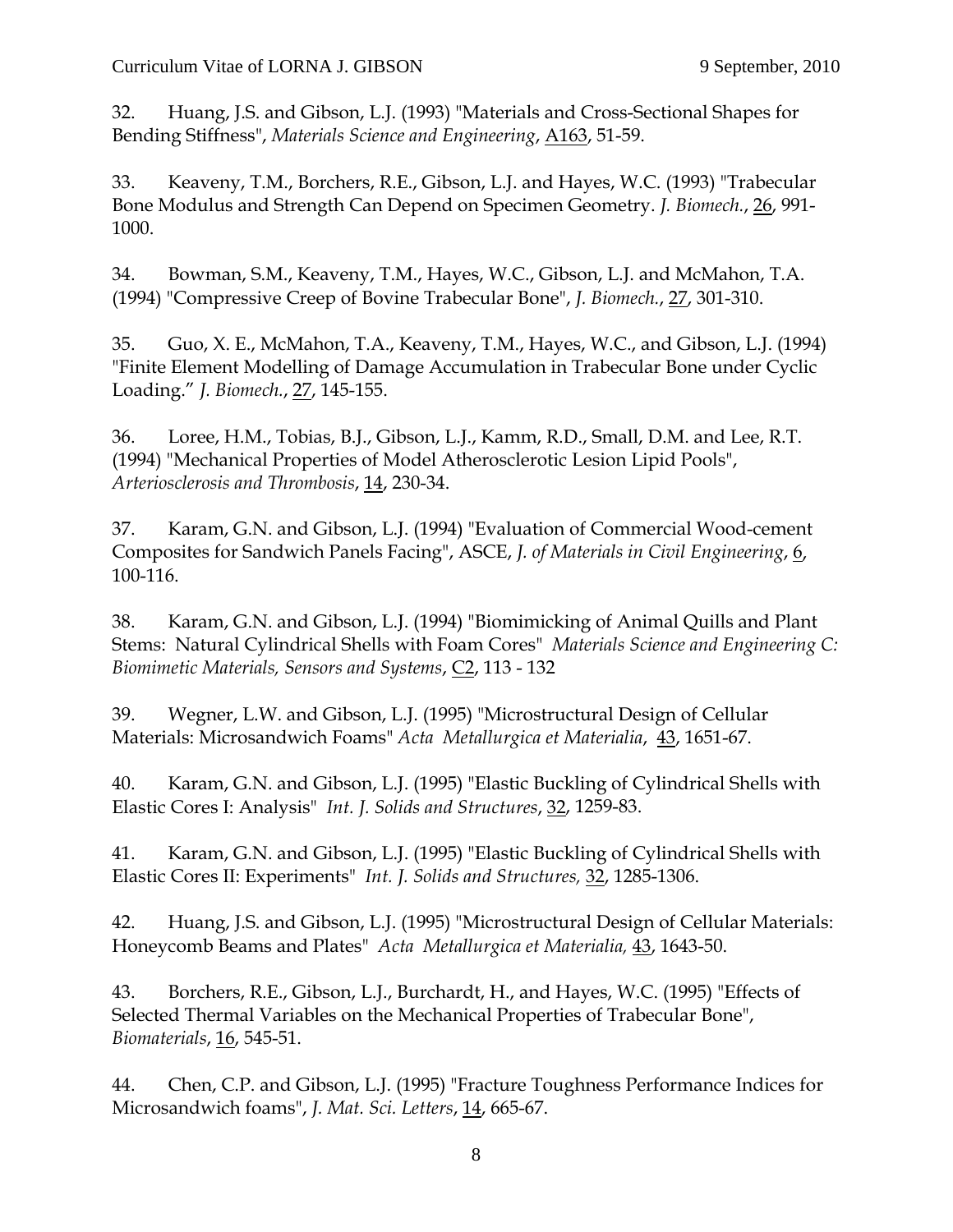45. Ashby, M.F., Gibson, L.J., Wegst, U., Olive, R. (1995) "The Mechanical Properties of Natural Materials I: Material Property Charts", Proceedings of the Royal Society, A450, 123-140.

46. Gibson, L.J., Ashby, M.F., Karam, G.N., Wegst, U.G.K., Shercliff, H.R. (1995) "The Mechanical Properties Of Natural Materials II: Microstructures For Mechanical Efficiency", Proceedings of the Royal Society, A450, 141-165

47. Silva, M.J, Hayes, W.C. and Gibson, L.J., (1995), "The Effects of Non Periodic Microstructure on the Elastic Properties of Two-Dimensional Honeycombs" *International Journal of Mechanical Science,* 37, 1161-1177.

48. Simone, A.E. and Gibson, L.J., (1996), "The Tensile Strength of Porous Copper Made by the GASAR Process" *Acta Metal. et Materialia,* 44, 1437-1447.

49. Courtney, A.C., W.C. Hayes, and L.J. Gibson. (1996) "Age-Related Differences in Post-Yield Damage in Human Cortical Bone: Experiment and Model", *J. Biomech*, 29, 1463 - 1471.

50. Bowman, S. M., Zeind, J., Gibson, L.J., Hayes, W.C. and McMahon, T.A. (1996) "Technical Note: The Tensile Behaviour of Demineralized Bovine Cortical Bone" *J. Biomech*, 1497 - 1501.

51. Simone, A.E. and Gibson, L.J. (1997) "The Compressive Behavior of Porous Copper Made by the GASAR Process" *J. Mat. Sci*., 32, 451 – 457.

52. Simone, A.E. and Gibson, L.J. (1997) "Efficient Structural Components Using Porous Metals", *Materials Science & Engineering,* 55 - 62.

53. Silva, M.J. and Gibson, L.J. (1997) "Modeling the mechanical behavior of vertebral trabecular bone: effects of age-related changes in microstructure", Bone, 21, No. 2, 191-199.

54. Silva, M.J. and Gibson, L.J. (1997) "The Effects of Non-Periodic Microstructure and Defects on the Compressive Strength of Two-Dimensional Cellular Solids", Int'l. J. Mech. Sci., 39, 549-563.

55. Ford, C. M. and Gibson, L. J. (1998) "Uniaxial Strength Asymmetry in Cellular Materials: An Analytical Model", *Int'l. J. Mech. Sci.*, 40, 6, 521-531.

56. Simone, A. E. and Gibson, L. J. (1998) "Aluminum Foams Produced by Liquid State Processes", *Acta Materialia*, 46, 9, 3109-3123.

57. Simone, A. E. and Gibson, L. J. (1998) "The Effects of Solid Distribution on the Stiffness of Metallic Foams", *Acta Materialia*, 46, 6, 2139-2150.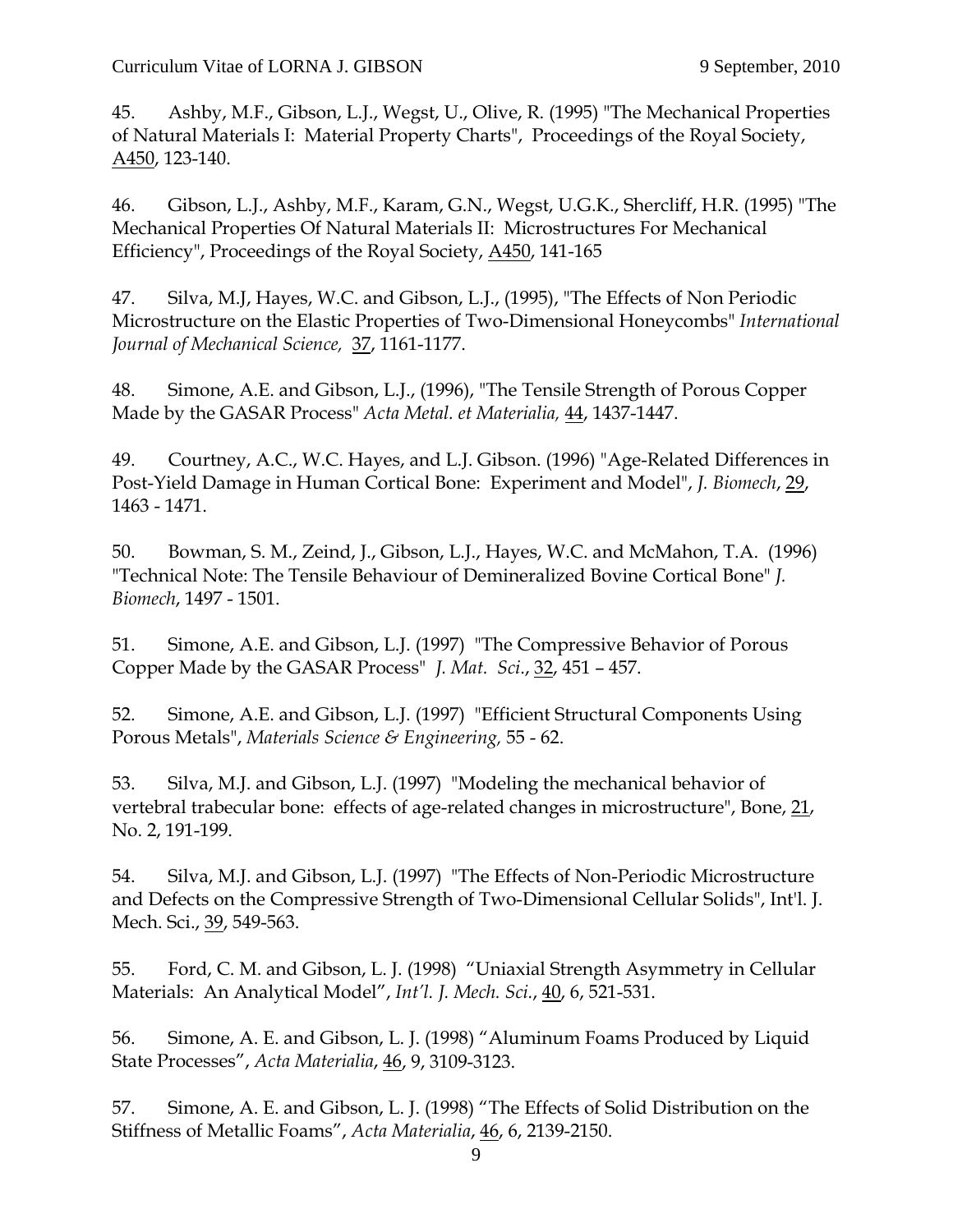58. Torquato, S., Gibiansky, L. V., Silva, M. J., and Gibson, L. J. (1998) "Effective Mechanical and Transport Properties of Cellular Solids", *Int'l J. Mech. Sci.*, 40, 1, 71-82.

59. Simone, A. E. and Gibson, L. J. (1998) "The Effects of Cell Face Curvature and Corrugations on the Stiffness and Strength of Metallic Foams", *Acta Materialia*, 46, 3929- 3935.

60. Bowman, S. M., Guo, X. E., Cheng, D. W., Keaveny, T. M., Gibson, L. J, Hayes, W. C, and McMahon, T. A. (1998) "Creep Contributes to Fatigue of Bovine Trabecular Bone", *J. Biomech. Eng*., 120, 647-654.

61. Guo, X. E. and Gibson, L. J., (1999) "Behavior of Intact and Damaged Honeycombs: A finite element study", *Int. J. Mech. Sci.*, 41, 85-105.

62. Bowman, S. M., Gibson, L. J., Hayes, W. C., and McMahon, T. A. (1999) "Results from Demineralized Creep Tests Suggest that Collagen Is Responsible for the Creep Behavior of Bone", *J. Biomech. Eng.*, 121, 2, 253-258.

63. Andrews, E. W., Huang, J.-S., and Gibson, L. J., (1999) "Creep Behavior of a Closed-Cell Aluminum Foam", *Acta Materialia*, 47, 2927-2935.

64. Andrews, E. W., Gibson, L. J., and Ashby, M. F., (1999) "The Creep of Cellular Solids", *Acta Materialia*, 47, 2853-2863.

65. Andrews, E. W., Sanders, W., and Gibson, L. J., (1999) "Compressive and Tensile Behaviour of Aluminum Foams", *Materials Science and Engineering*, A270, 113-124.

66. Gioux, G., McCormack, T. M., and Gibson, L. J., (2000) "Failure of Aluminum Foams Under Multiaxial Loads", *Int. J. Mech. Sci*., 42, 6, 1097-1117.

67. Wegner, L. D. and Gibson, L. J., (2000) "The Mechanical Behaviour of Interpenetrating Phase Composites - I: Modelling", *Int. J. Mech. Sci.*, 42, 5, 925-942.

68. Wegner, L. D. and Gibson, L. J., (2000) "The Mechanical Behaviour of Interpenetrating Phase Composites - II: A Case Study of a Three-Dimensionally Printed Material", *Int. J. Mech. Sci*., 42, 5, 943-964.

69. Schaffner, G., Guo, X.–D. E., Silva, M. J., and Gibson, L. J., (2000) "Modelling Fatigue Damage Accumulation in Two-Dimensional Voronoi Honeycombs", *Int. J Mech Sci.*, 42, 2, 645-656.

70. Gibson, L. J. (2000) "Mechanical Behavior of Metallic Foams", *Annual Review of Materials Science*, 30, 191-227.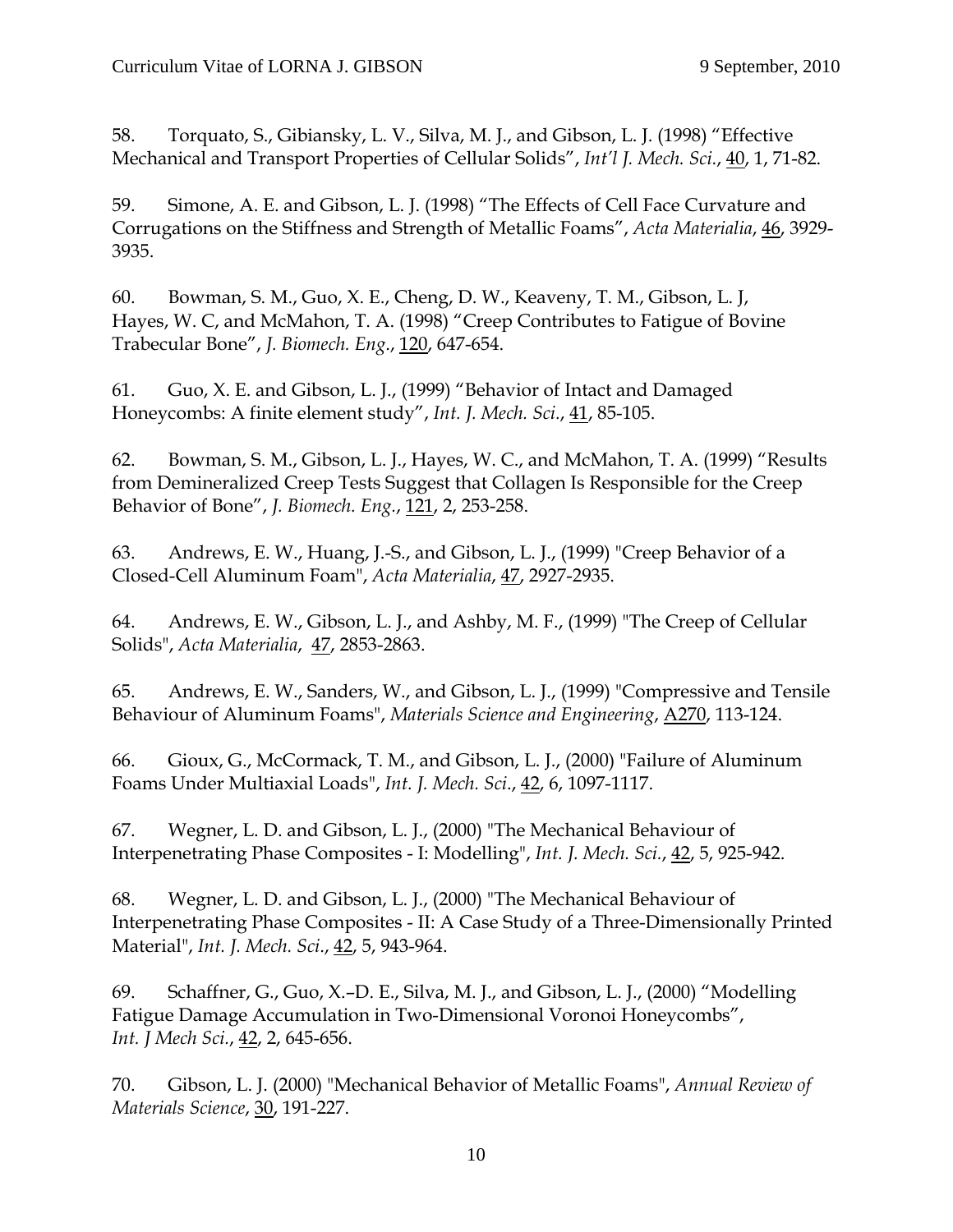71. Lee, T. C., T. L. Arthur, L. J. Gibson, and W. C. Hayes, (2000) "Sequential Labelling of Microdamage in Bone Using Chelating Agents", *Journal of Orthopaedic Research*, 18, 322-325.

72. Vajjhala, S., Kraynik, A.M., and Gibson, L.J., (2000) "A Cellular Solid Model for Modulus Reduction due to Resorption of Trabeculae in Bone", *J. of Biomechanical Engineering*, 122, 511-515.

73. Onck, P. R., Andrews, E. W., and Gibson, L. J., (2001) "Size Effects in Ductile Cellular Solids Part I: Modeling", *Int. J Mech Sci.*, 43, 681-699.

74. Andrews, E. W., Gioux, G., Onck, P. R., and Gibson, L. J., (2001) "Size Effects in Ductile Cellular Solids Part II: Experimental Results", *Int. Journal Mech Sci.*, 43, 701-713.

75. Wegner, L.D., Gibson, L.J., (2001) "The Mechanical Behaviour of Interpenetrating Phase Composites - III Resin Impregnated Porous Stainless Steel", *International Journal of Mechanical Science*, 43, 1061-72.

76. McCormack T. M., Miller R., Kelser G., Gibson L. J. (2001) "Sandwich beams with metallic foam cores.", *Int J Solids and Structures*, 38, 4901-20.

77. Freyman T. M., Yannas I. V., Gibson L. J., (2001) "Cellular materials as porous scaffolds for tissue engineering." *Progress in Materials Science,* (Ashby symposium)*,* 46, 273-82.

78. Wallach, J. C. Gibson, L. J. (2001) "Mechanical Properties of Three-Dimensional Truss Material.", *Int. J. Solids and Structures*, 38, 7181-7196.

79. Andrews, E. W., Gibson, L. J. (2001) "The Role of Cellular Structure in Creep of Two-Dimensional Cellular Solids." *Mat. Sci. and Eng.* A303, 120-26.

80. Andrews, E. W., Gibson, L. J. (2001) "The Influence of Crack-Like Defects on the Tensile Strength of an Open-Cell Aluminum Foam." *Scripta Materialia*, 44, 1005-1010.

81. Freyman, T. M., Yannas, I. V., Yokoo, R. and Gibson, L. J. (2001) "Fibroblast Contraction of a Collagen-GAG Matrix." *Biomaterials*, 22, 2883-2891.

82. Wallach, J.C., Gibson, L.J. (2001) "Defect Sensitivity of a 3D Truss Material" *Scripta Mat.*, 45, 639-44.

83. Zaleskas, J.M., Kinner, B., Freyman, T.M., Yannas, I.V., Gibson, L.J. and Spector, M. (2001) "Growth Factor Regulation of Smooth Muscle Actin Expression and Contraction of Human Articular Chondrocytes and Meniscal Cells in a Collagen-GAG Matrix." *Exp. Cell Res.*, 270, 21-31.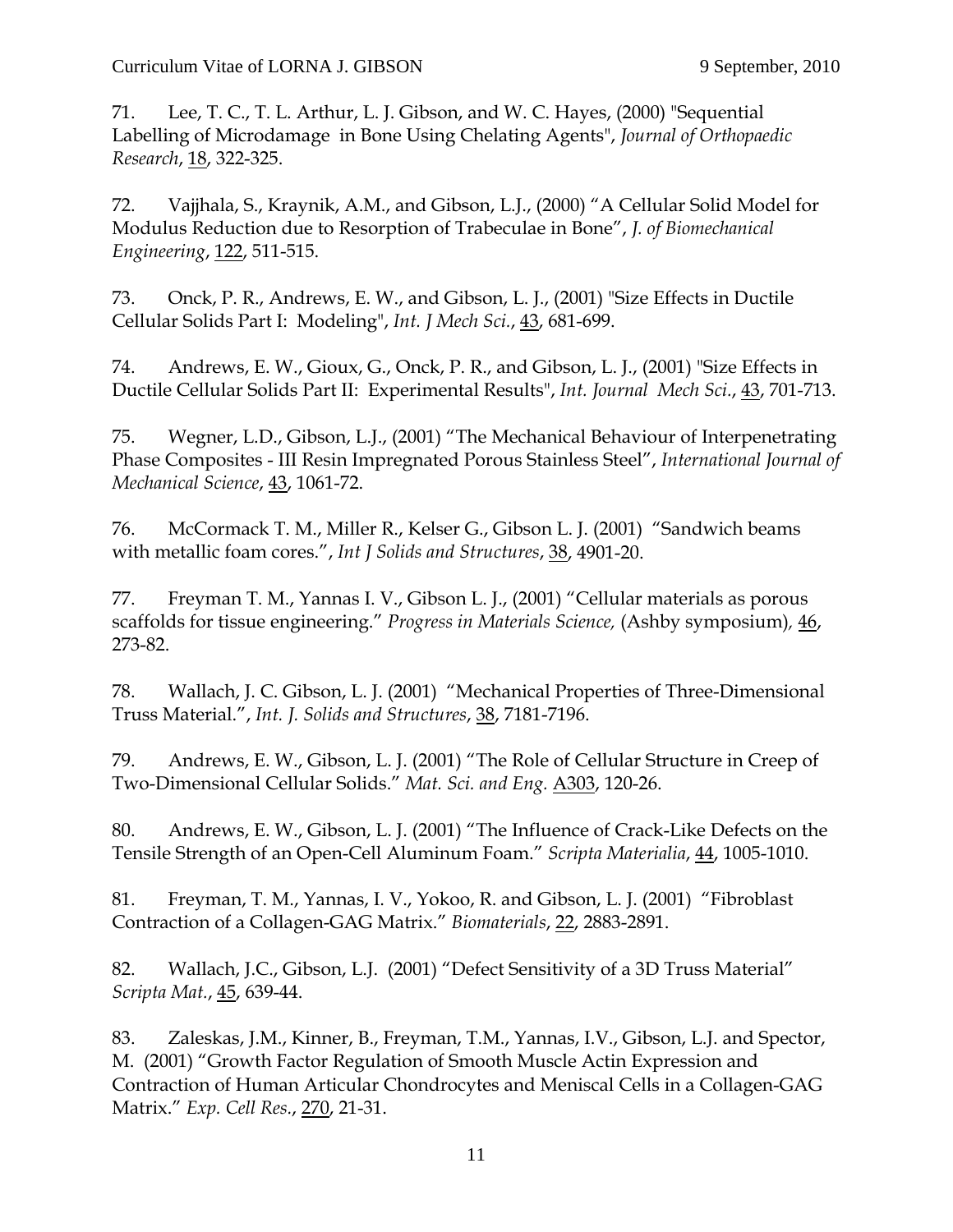84. Wegner, L.D., Gibson, L.J. (2001) "The Fracture Toughness Behaviour of Interpenetrating Phase Composites." *Int. J. Mech. Sci*., 43, 1771-1779.

85. Andrews, E. W., Gibson, L.J. (2001) "The Influence of Cracks, Notches and Holes on the Tensile Strength of Cellular Solids." *Acta Materialia*, 49, 2975-2979.

86. Arthur Moore, T.L., Gibson, L.J. (2001) "Modeling Modulus Reduction in Bovine Trabecular Bone Damaged in Compression" *J. Biomech. Eng.*, 123, 613-622.

87. Freyman, T.M., Yannas, I.V., Pek, Y-S., Yokoo, R. and Gibson, L.J. (2001) "Micromechanics of Fibroblast Contration of a Collagen-GAG Matrix." *Exp. Cell Research*, 269, 140-153.

88. Kesler, O., Gibson, L.J. (2002) "Size effects in metallic foam core sandwich beams." *Mat. Sci*. *and Eng*., A326, 228-34.

89. Arthur Moore, T.L. and Gibson, L.J. (2002) "Microdamage accumulation in bovine trabecular bone in uniaxial compression." *J. Biomech. Eng*., 124, 63-71*.* 

90. Freyman, T.M., Yannas, I.V., Yokoo, R. and Gibson, L.J. (2002) "Fibroblast contractile force is independent of the stiffness which resists contraction." *Exp. Cell. Res*., 272, 153-162.

91. Huang. J.S. and Gibson, L.J. (2002) "Creep of open-cell Voronoi foams," *Mat. Science and Eng.,* A339, 220-226.

92. Andrews, E.W. and Gibson, L. J. (2002) "On notch-strengthening and crack tip deformation in cellular metals," *Materials Letters*, 57, 532-536.

93. Kesler, O., Crews, L.K., and Gibson, L.J. (2002) "Creep of Sandwich Beams with Metallic Foam Cores," *Mat. Science and Eng.,* A341, 264-72.

94. Makiyama, A.M., Vajjhala, S. and Gibson, L.J. (2002) "Analysis of Crack Growth in a 3D Voronoi Structure: A Model for Fatigue in Low Density Trabecular Bone," *Journal of Biomechanical Engineering*, 124, 512-20.

95. Sanders, W.S. and Gibson, L.J. (2003) "Mechanics of hollow sphere foams," *Mat. Science and Eng.,* A347, 70-85.

96. Sanders, W.S. and Gibson, L.J. (2003) "Mechanics of BCC and FCC hollow sphere foams," *Mat. Science and Eng.,* A352, 150-61.

97. Moore, T.L.A. and Gibson, L.J. (2003) "Fatigue of bovine trabecular bone," *J. Biomech. Eng.,* 125, 761-768.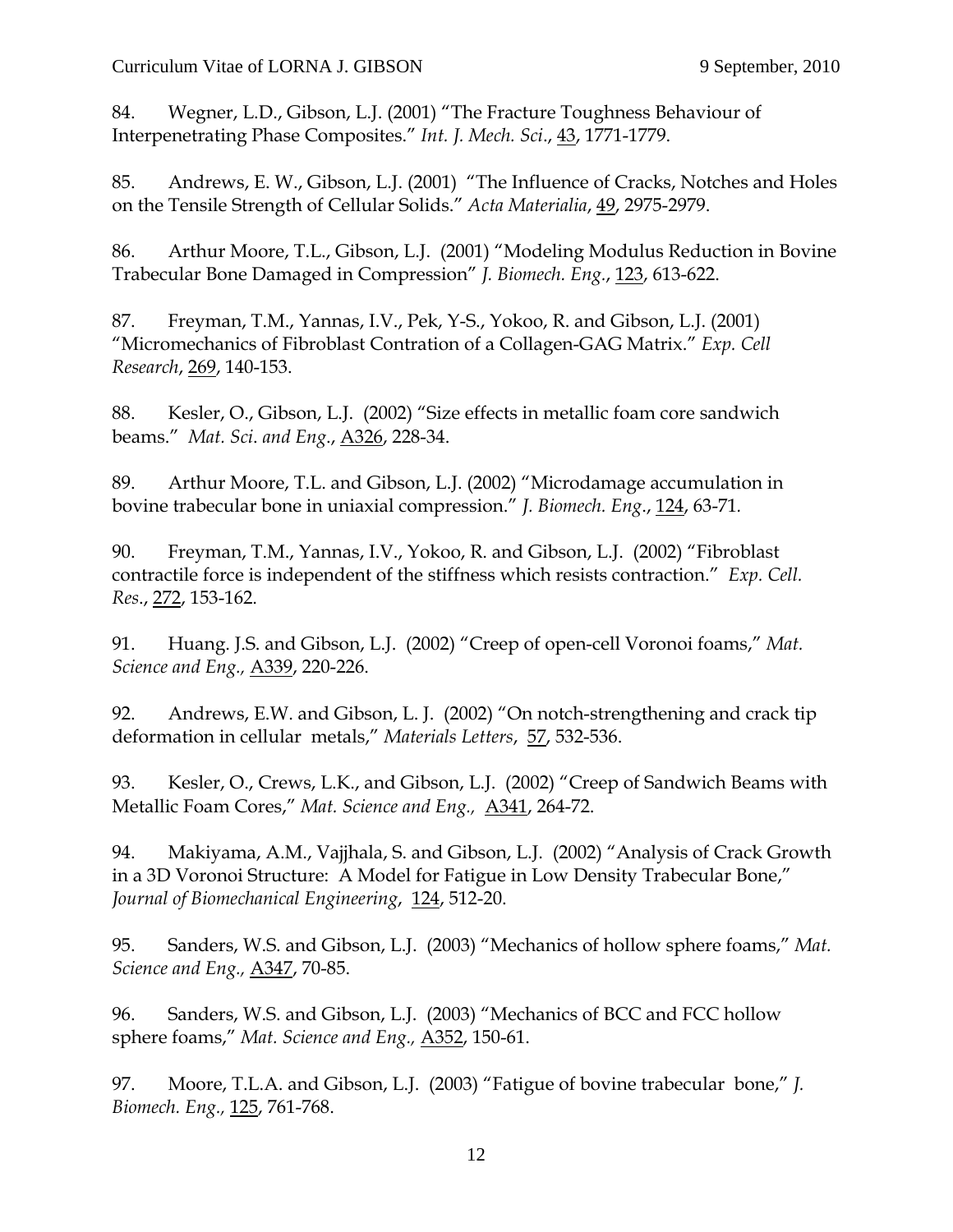98. Moore, T.L.A. and Gibson, L.J. (2003) "Fatigue microdamage in bovine trabecular bone," *J. Biomech. Eng.,* 125, 769-776.

99. Pek, Y.S., Spector, M., Yannas, I.V. and Gibson, L.J. (2004) "Degradation of a collagen-chondroitin-6sulfate matrix by collagenase and chondroitinase," *Biomaterials*, 25, 473-82.

100. O'Brien, F.J., Harley, B.A., Yannas, I.V. and Gibson, L.J. (2004) "Influence of freezing rate on uniformity of pore structure in freeze-dried collagen-GAG scaffolds" *Biomaterials*, 25, 1077-1086.

101. Zaleskas, J.M., Kinner, B., Freyman, T.M., Yannas, I.V., Gibson, L.J. and Spector, M. (2004) "Contractile forces generated by articular chondrocytes in collagenglycosaminoglycan matrices," *Biomaterials*, 25, 1299-1308.

102. Moore, T.L.A., O'Brien, F.J. and Gibson, L.J. (2004) "Creep does not contribute to the fatigue of bovine trabecular bone" *J. Biomech. Eng.* 126, 321-329.

103. Ganguly, P., Moore, T.L.A. and Gibson, L.J. (2004) "Macroscropic trends in fatigue processes in bovine trabecular bone" *J. Biomech. Eng*., 126, 330-339.

104. Vickers, S.M., Johnson, L.L., Zou, L., Yannas I.V., Gibson, L.J. and Spector, M. (2004) "Expression of  $\alpha$ -smooth muscle actin in and contraction of cells derived from synovium,"Tissue Engineering 10, 1214-1223.

105. O'Brien, F.J., Harley, B.A., Yannas, I.V. and Gibson, L.J. (2005) "The effect of pore size on cell adhesion in collagen-GAG scaffolds," *Biomaterials*, 26, 433-441.

106. Gibson, L.J., (2005) "Biomechanics of cellular solids," *Invited Review*, *J. Biomech.*, 38, 377-399.

107. Gibson, L. J.(2006) "Woodpecker pecking: how woodpeckers avoid brain injury" J. Zoology, 207, 462-465.

108. O'Brien FJ, Harley BA, Waller MA, Yannas IV, Gibson LJ and Prendergast PJ (2007) "The effect of pore size on permeability and cell attachment in collagen scaffolds for tissue engineering" Tech. Health Care, 15, 3-17.

109. Dawson MA and Gibson LJ (2007) "Optimization of Cylindrical Shells with Compliant Cores" Int. J. Mech. Sci., 44, 1145-60.

110. Dawson MA Germaine JT and Gibson LJ (2007) "Permeability of open-cell foams under compressive strain" Int. J. Solids and Structures, 44, 5133-5145.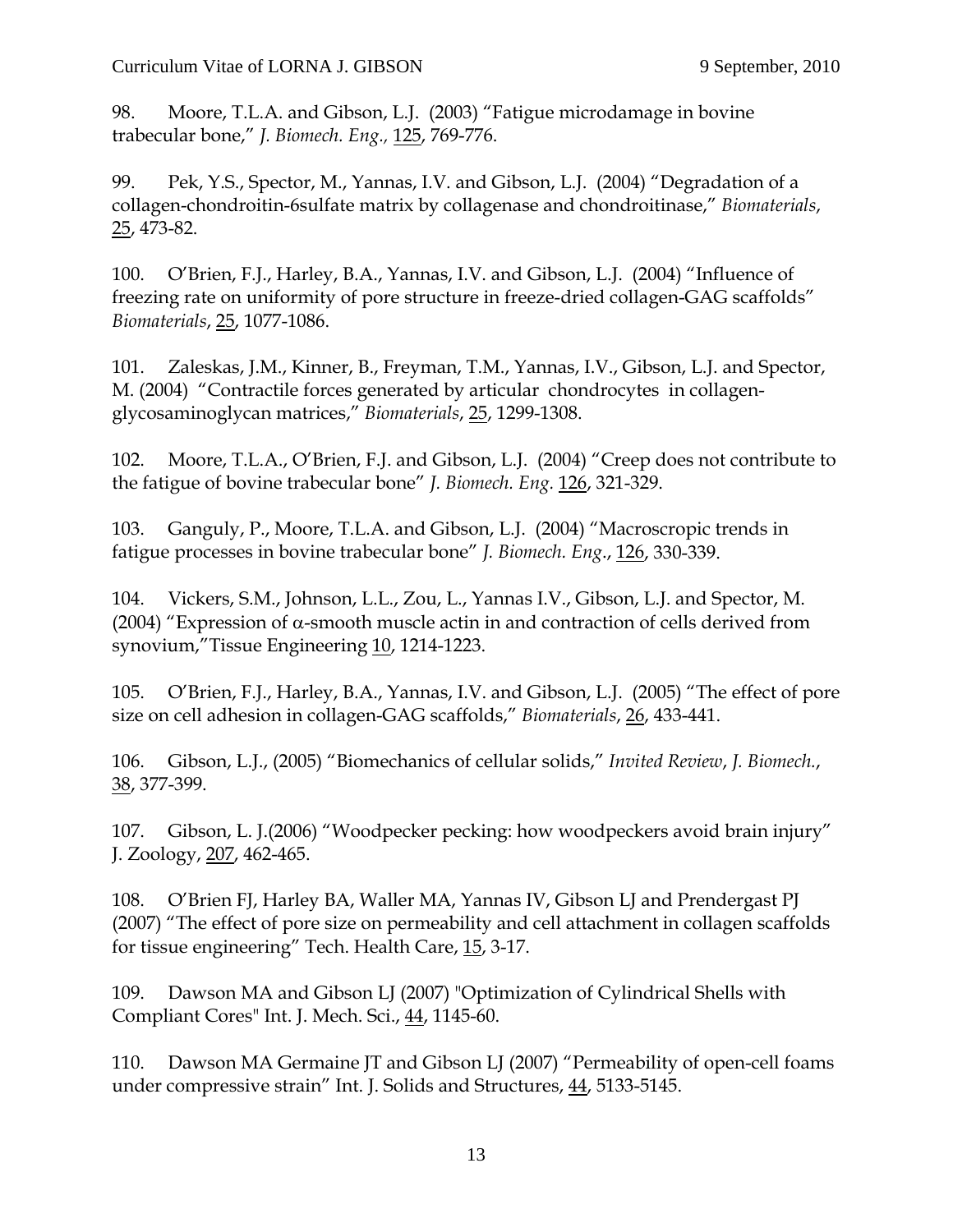111. Harley BA, Leung JH, Silva ECCM and Gibson LJ (2007) "Mechanical characterization of collagen-glycoaminoglycan scaffolds" Acta Biomaterialia, 3, 463-474.

112. Harley BA, Freyman TM, Wong MQ and Gibson LJ (2007) "A new technique for calculating individual dermal fibroblast contractile forces generated within collagen-GAG scaffolds." Biophysical J., 93, 2911-2922.

113. Harley BA and Gibson LJ (2008) In vivo and in vitro applications of collagen-GAG scaffolds. *Invited Review*. Chem Eng J, 137, 102-21.

114. Kanungo, B, Silva E, Van Vliet KJ and Gibson LJ (2008) Characterization of a mineralized collagen GAG scaffold for bone regeneration. Acta Biomaterialia, 4, 490- 503.

115. Dawson MA, McKinley GH and Gibson LJ (2008) The dynamic compressive response of open cell foam impregnated with a Newtonian fluid. J. Applied Mech., 75, 041015.

116. Harley BA, Kim HD, Zaman MH, Yannas IV, Lauffenburger DA and Gibson LJ (2008) Micro-architecture of three-dimensional scaffolds influences cell migration behavior via junction interactions. Biophysical Journal, 95, 4013-4024.

117. Kanungo BP and Gibson LJ (2009) Density-property relationships in mineralized collagen-GAG scaffolds. Acta Biomaterialia, 5, 1006-18.

118. Dawson MA, McKinley GH and Gibson LJ (2009) The dynamic response of an open-cell foam impregnated with a non-Newtonian fluid. J Appl. Mech, 76, 061011.

119. Lynn AK, Best SM, Cameron RE, Harley BA, Yannas IV, Gibson LJ, and Bonfield W (2010) Design of a Multiphase Osteochondral Scaffold I: Control of Chemical Composition, Journal of Biomedical Materials Research, 92, 1057-1065.

120. Harley BA, Lynn AK, Wissner-Gross Z, Bonfield W, Yannas IV and Gibson LJ (2010) Design of a Multiphase Osteochondral Scaffold II: Fabrication of a mineralized collagen-GAG scaffold. Journal of Biomedical Materials Research 92, 1066-1077.

121. Harley BA, Lynn AK, Wissner-Gross Z, Bonfield W, Yannas IV and Gibson LJ (2010) Design of a Multiphase Osteochondral Scaffold III: Fabrication of layered scaffolds with soft interfaces. Journal of Biomedical Materials Research 92, 1078-93.

122. Kanungo BP and Gibson LJ (2010) Density-property relationships in collagen GAG scaffolds. Acta Biomaterialia, 6, 344-353.

123. Corin KA and Gibson LJ (2010) Cell contraction forces in scaffolds with varying pore size and cell density. Biomaterials 31, 4835-4845.